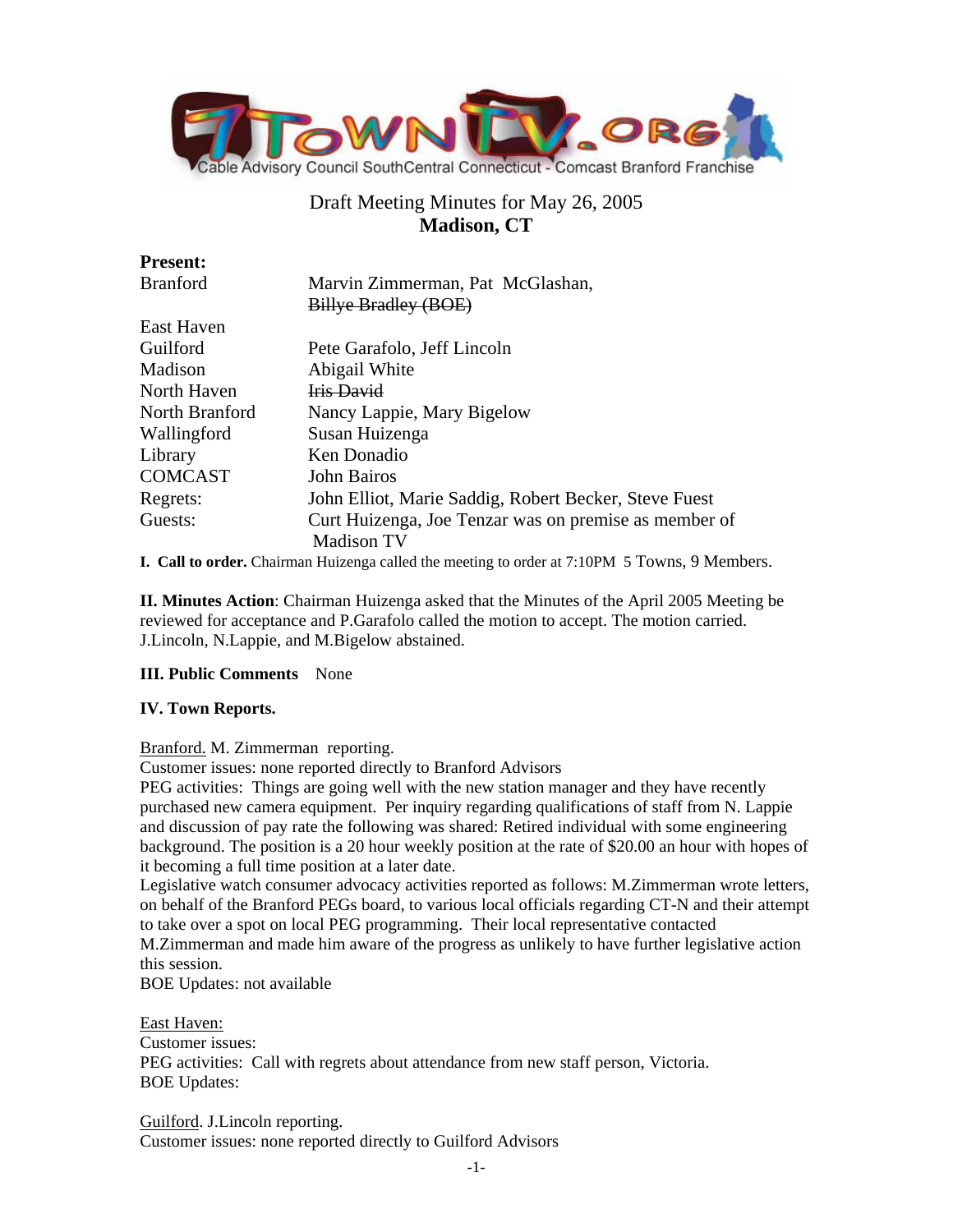PEG Activities: The router policy has been discussed but not adopted as of yet. They are adopting a "Back to the People" movement to encourage more involvement. They are working on making the technology more accessible (purchasing easier to use cameras and editing equipment.)

A.White inquired as to the possibility of increasing hours residents can access GTV as she has received inquires in Madison from residents who have difficulty accessing the station in Guilford due to limited hours. J. Lincoln agreed to take this back to Guilford PEG for action. Per A.White Madison recognizes the 7Town affiliation and has provided services to Guilford residents. Appreciation was expressed for that Madison management policy by Chairman Huizenga. BOE Updates: not available

#### Madison. A. White reporting.

Customer issues: Two customers have inquired as to 'closed captioning' availability and they were referred to Comcast. Discussion: Consensus among attendees was that this is a function of the Television Set settings. A.White indicated she would look into this and hoped that Comcast was able to assist customers she referred.

PEG activities: A Pinnacle computer editing system has been loaned to the Brown Middle School and the students are using their own camera equipment. Feedback: Most software for editing can be purchased at a student rate and be licensed for up to 10 computers. The educational purchase should be considered for further school/community access initiatives. Madison TV plans to host a lighting workshop –open to all PEGS in near future. Feedback: Lowell Lighting did provide an overview at WPAA about 2 years ago as a free service and it was very helpful.

BOE Updates: not available

### North Branford. M.Bigelow reporting.

Customer issues: Concerns raised about out-of-date messages on PEG Bulletin Board, issues with requests for training (no timeline confirmed – could have been as much as 2 years ago) PEG activities: Four members were said to be added to the Totoket TV Board of Directors. Minutes of these proceedings to be available at next PEG Board Meeting. They are working on increasing the level of professionalism at Totoket TV as it is currently very loosely organized. They (dues paying members/CACSCC Advisors) are looking for a membership list and copy of bylaws and financial report. No meetings have taken place for the past several months. Discussion: Chairman Huizenga questioned if the PEG election was in compliance with by-laws which may have specific membership or prior participation requirement for Board Membership. Chairman Huizenga indicated an interest in the minutes of the meeting and indicated she would do some follow-up on documents in the public record. She recommended that the report filed with the DPUC is acquired to have a baseline to benchmark improvements. Chairman Huizenga asked if the Advisors were taking any action on there other specific obligations to inform the school system of the Internet services available as well as Classic Arts in response to inquiries from the schools about funds from PEG. Inquiries about inventories established that there are 2 inventory documents. The station inventory included in Annual DPUC Report and the ATT Dissolution Inventory.

BOE Updates: S.Huizenga advised that Anita Ward said to be appointed several months or years back is no longer a member of the Council as she has not met the attendance requirements as required by state statute. Also, there is no recent formal notice of her appointment on file. Wallingford. S. Huizenga reporting.

Customer issues: none reported directly to Wallingford Advisors

PEG activities: Equipment Update: WPAA has acquired 2 more GL2 cameras (for same reasons as expressed by Guilford's back to the people campaign) and updated their portable field package. Based on attendance at ACM-NE conference using CACSCC Membership, WPAA is a beta site for program Community Access Program bicycling using Mpeg and server technology.